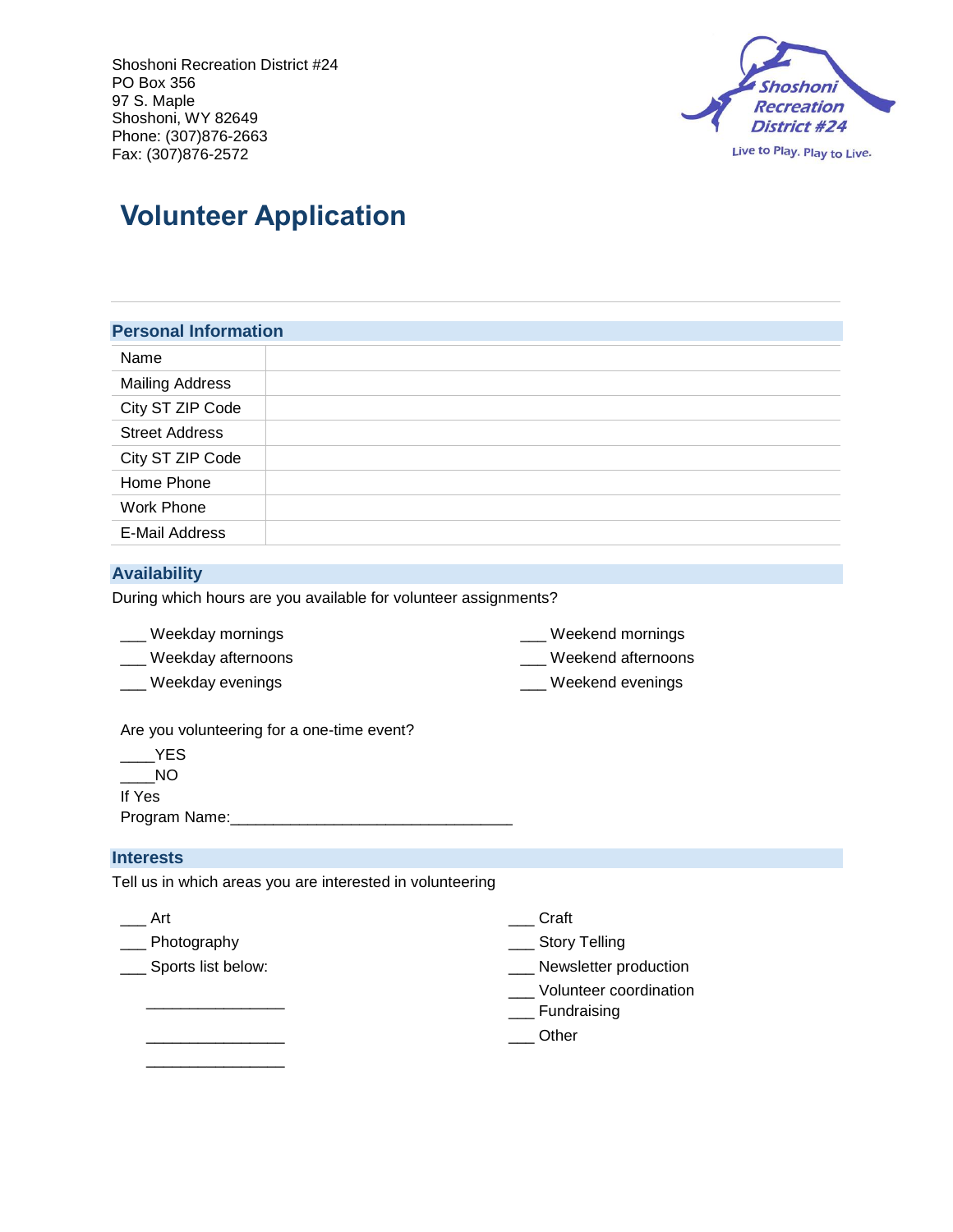## **Special Skills or Qualifications**

Summarize special skills and qualifications you have acquired from employment, previous volunteer work, or through other activities, including hobbies or sports.

#### **Previous Volunteer Experience**

Summarize your previous volunteer experience.

#### **Our Policy**

We at the SRD #24 truly appreciate our volunteers, without them our programs would not be possible. We strive to provide the best experience possible for volunteers and participants. When volunteering for an SRD program that requires a fee to participate please check with the SRD office for portion to be paid by volunteer.

Children of volunteers who are not old enough to participate in a given program may attend program with volunteering parent/guardian, providing parent/guardian has notified SRD staff prior to program and has registered and paid fee if necessary. If you know of someone who would like to be an SRD #24 volunteer please have them contact the SRD office and fill out the volunteer form.

All volunteers must fill out an SRD volunteer waiver/release and have emergency contact name and phone numbers. The SRD has a right to dismiss volunteers as seen appropriate by staff.

## **RELEASE OF LIABILITY AND EMERGENCY MEDICAL TREATMENT AGREEMENT**

I hereby release the SRD #24 and staff/volunteers associated with this organization and any partnering organizations from any liability while participating in SRD programs. I further give permission to be treated medically if my emergency contact cannot be reached. I also understand that I will assume the cost of treatment.

EMERGENCY CONTACTS: In case of an emergency, whom may we call?

| Name <sup>·</sup> | Home<br>rione. | Work<br><b>Phone</b> |
|-------------------|----------------|----------------------|
| Name:             | Home<br>Phone: | Work<br>. Phone:     |